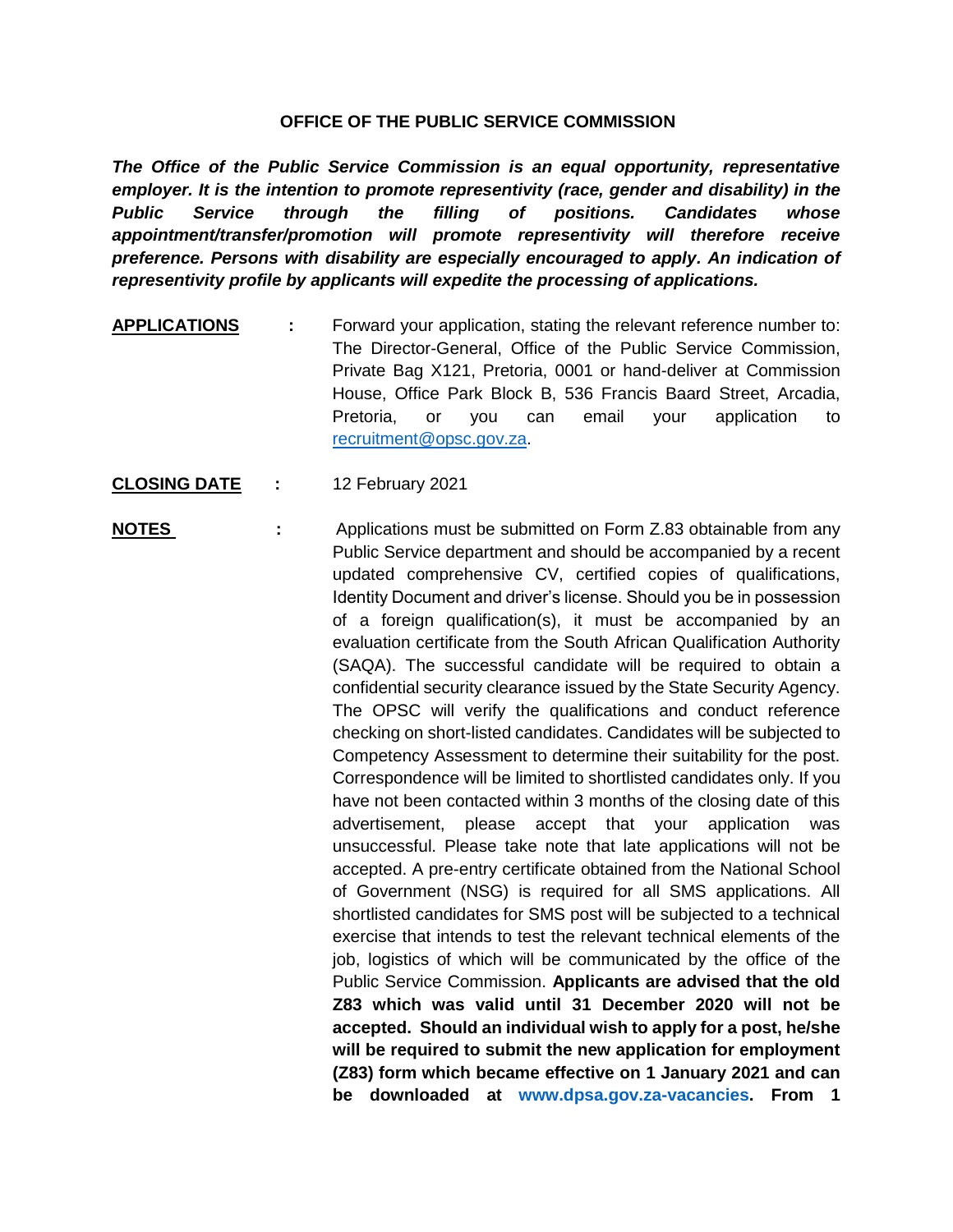**January 2021 should an application be received using incorrect applications for employment (Z83) form, it will not be considered.**

## **POST : DIRECTOR: PLANNING, MONITORING AND REPORTING REF NO: D/PMR/01/2021**

**SALARY :** All-inclusive remuneration package of R1 057 326.00 per annum. The package includes a basic salary (70% of package), State's contribution to the Government Employees Pension Fund (13% of basic salary) and a flexible portion of 30% that may be structured in terms of applicable rules. The successful candidate will be required to enter into a performance agreement within three months after assumption of duty.

## **CENTRE : PUBLIC SERVICE COMMISSION HOUSE, PRETORIA**

**REQUIREMENTS :** Ideal candidate profile**:** An appropriate Bachelor's degree (NQF 7) in Public Administration/Management and Social Science or related field  $\bullet$  A post graduate qualification will be an added advantage  $\bullet$  5 years' experience at middle/ senior management level of which at least 3 years should be in managing planning, monitoring and reporting in government ● Good understanding and knowledge of government priorities including the National Development Plan • Good understanding of the PSC's mandate ● Proven track record in carrying out government planning frameworks such as Medium Term Strategic Framework, Strategic Planning, Annual Performance Plan and Service Delivery Planning ● Understanding of government wide monitoring and evaluation system • Excellent planning, organisational and communication skills ● Excellent research and writing skills ● Ability to work across levels within the PSC and interact at a senior level ● Strategic understanding and knowledge of the application of the Constitutional Values and Principles (CVPs) as contained in Section 195 ● An understanding of how current public administration management and operational processes comply, or do not comply, with the CVPs ● The successful candidate must possess strong strategic capability, analysis, leadership, programme, project management and financial and people management skills ● A Certificate for entry into the SMS ● Proven computer skills and experience in the Microsoft Office suite, e.g. Excel, Word and PowerPoint. ● A Valid Driver's License (with the exception of disabled applicants).